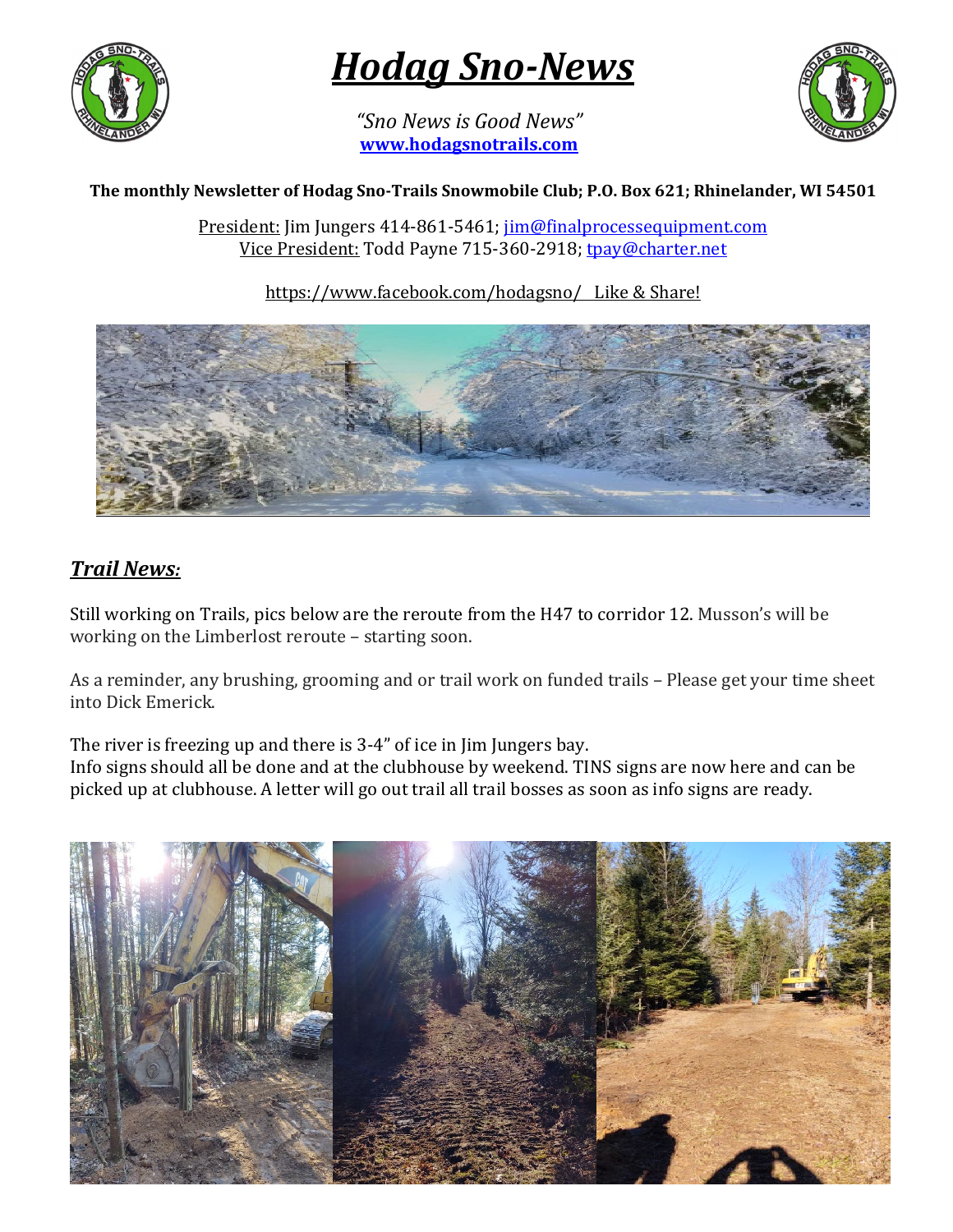We will be looking for club support from the members to go out and pack/inspect trails when conditions warrant. There will be communication sent out when this is needed. Members should pack the entire trail width, watch for closed gates, signage issues and brushing issues.

#### *Groomers:*

Machines are getting serviced and will be ready for snow.

Pine Lake Groomer almost finished. Again, a huge thanks to T&M Towing and Recovery for all of the work they have done for us. [\(https://www.facebook.com/pg/TM-Towing-and-Recovery-](https://www.facebook.com/pg/TM-Towing-and-Recovery-100358744891276/about/)[100358744891276/about/\)](https://www.facebook.com/pg/TM-Towing-and-Recovery-100358744891276/about/)

## *Coming Events/Meetings/Fundraisers:*

• The December Club Meeting will still be held; however, it will be held at the groomer barn. This will be a regular club meeting and the Christmas party will be cancelled due to the pandemic. Scheduled for December 15th, 6:30 PM

## *Map Ads:*

• 2020-2021 Maps will be available at the December meeting.

## *Memberships:*



#### ASSOCIATION OF WISCONSIN SNOWMOBILE CLUBS 2021 SCHOLARSHIP **APPLICATION CRITERIA**

The Association of Wisconsin Snowmobile Clubs is pleased to offer scholarships to 2021 high school graduating seniors who are actively involved in snowmobiling. Available scholarships this year include: \$2,000 AWSC Morris Nelson Memorial Scholarship, \$1,500 AWSC Scholarship, \$1,000 Liberty Mutual Scholarship, \$500 KAOS Scholarship, four \$300 Award of Excellence from Ken's Sports and \$300 Manawa Snodeo Snowmobile Derby Scholarship.

Applicants must be an individual member, son, daughter or legal ward of a family, having a current season's (2020-2021) membership in an AWSC recognized club with two consecutive seasons (2018-2019 & 2019-2020) of prior membership. He or she is further required to have passed the snowmobile safety course. You may download the complete application form the AWSC website (www.awsc.org/About-Us/Scholarships).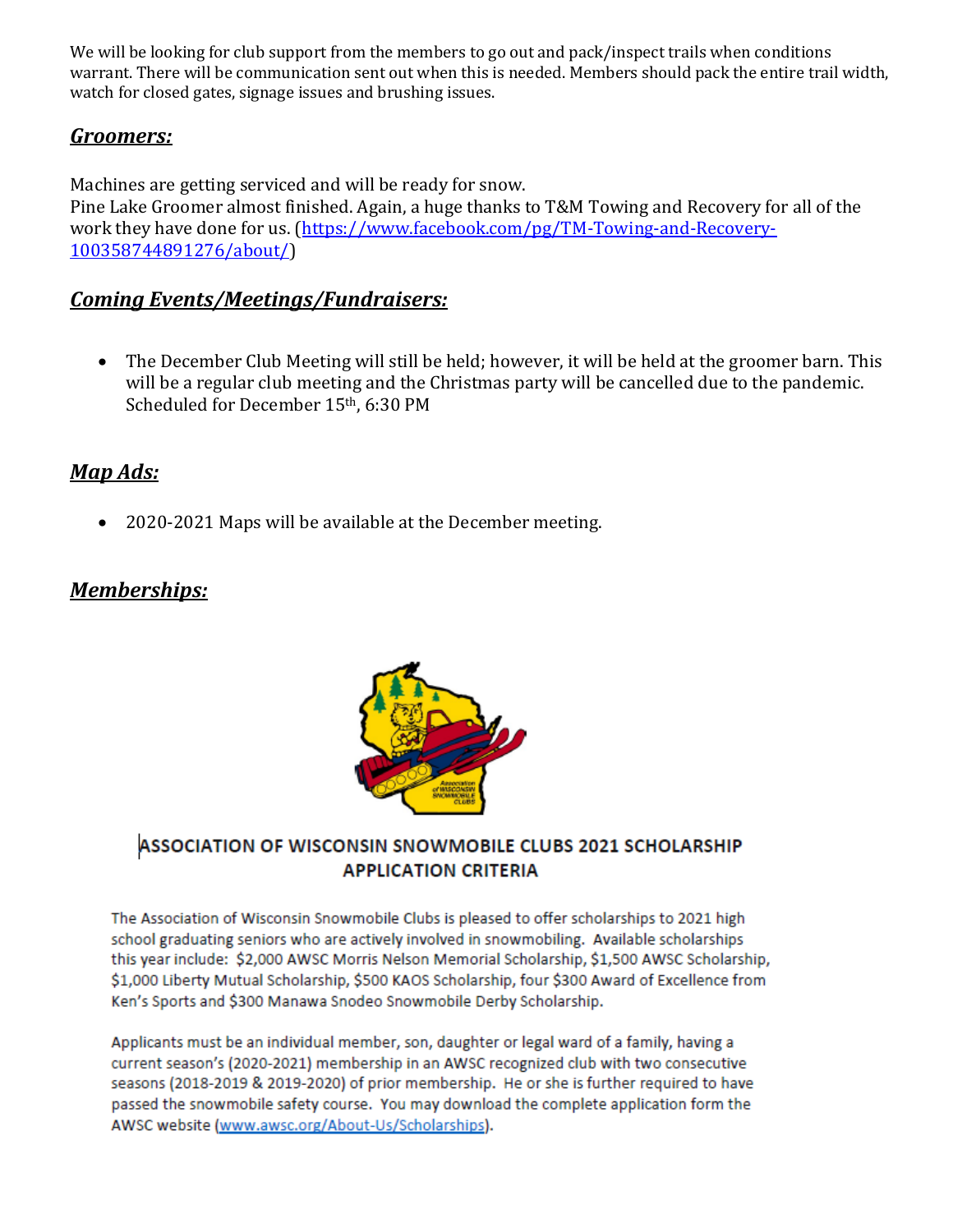Your membership gets you reduced prices for you Trail passes. Avoid the last-minute hassle and renew your membership as soon as possible! Forms can be found on the website [\(www.hodagsnotrails.com\)](http://www.hodagsnotrails.com/) and printed out and mailed to: Hodag Sno Trails, PO Box 621, Rhinelander WI 54501, or you can renew via PayPal on the website.

#### *Snow News/Misc.:*

No snow yet……. 2020 has certainly been very unusual to say the least. Pray for Snow!!

### *2020-2021 Sponsors:*

| 2020-2021 Map Sponsors                 |                                               |              |
|----------------------------------------|-----------------------------------------------|--------------|
| <b>Hodag Mobile</b>                    | 2219 N. Stevens Street                        | Rhinelander  |
| Hodag BP                               | 2141 Lincoln Street                           | Rhinelander  |
| Jail House                             | 4056 Cty Road W                               | Rhinelander  |
| Wagner West side Shell                 | Hwy K & 47                                    | Rhinelander  |
| Spencer's Den                          | 4116 River Road                               | Rhinelander  |
| Dawns Lakeside                         | 4068 County Hwy P                             | Rhinelander  |
| Twin Pines Bar & Grill                 | 4051 County Hwy C                             | Rhinelander  |
| Pine Harbor Bar & Grill                | 3999 Trails End Road                          | Rhinelander  |
| <b>Kwik Trip</b>                       | 235 S. Eisenhower Pkwy &<br>1539 N Stevens St | Rhinelander  |
| Rhinelander Quality Inn                | 668 W Kemp Street                             | Rhinelander  |
| <b>Precision Powersports</b>           | 1500 Chippewa Drive                           | Rhinelander  |
| Napa Auto Parts                        | 1865 N Stevens Street                         | Rhinelander  |
| Mel's Trading Post                     | 105 S Brown Street                            | Rhinelander  |
| AmericinnInn (Rhinelander Lodging LLC) | 648 W Kemp Street                             | Rhinelander  |
| Birchwood Lodge                        | 3966 Moen Lake Road                           | Rhinelander  |
| <b>Backwaters Bar and Grill</b>        | 4920 Hwy 47 N                                 | Rhinelander  |
| Cross Country Bar & Grill              | 4285 Cross Country Road                       | Rhinelander  |
| Comfort Inn                            | 1490 Lincoln Street                           | Rhinelander  |
| Pizza Ranch                            | 275 S Eisenhower Parkway                      | Rhinelander  |
| (NEW) Wayne's Place                    | 4700 County P                                 | Rhinelander  |
| Al-Gen Dinner Club                     | 3428 Faust Lake Road                          | Rhinelander  |
| <b>Holiday Acres</b>                   | 4060 S Shore Drive                            | Rhinelander  |
| Beachcomber Lounge                     | 4475 County Hwy P                             | Rhinelander  |
| Flyin Fynn Pub & Resort                | 3924 St Hwy 47                                | Rhinelander  |
| Forsyth Sunlite resort and bar         | 2963 Nostalgia Lane                           | Rhinelander  |
| Rhinelander Family Restaurant          | 721 W Kemp Street                             | Rhinelander  |
| <b>Fishers Bar and Grill</b>           | 4225 W Lk George Rd                           | Rhinelander  |
| The Woodpecker Bar & Grill             | 6776 Cty Hwy K                                | Rhinelander  |
| Musky Mart (BP)                        | 723 US Hwy 45                                 | Pelican Lake |
| Merry Dale Resort                      | 4149 Satuit Ln                                | Rhinelander  |
| <b>Cabaret Cove</b>                    | 1540 Pueblo Drive                             | Rhinelander  |
| <b>Boiling Springs Tavern</b>          | 479 Hwy G                                     | Pelican Lake |
| Roadside Pub                           | 526 Cty Rd G                                  | Pelican Lake |
| Gerrit's Lakeview                      | 656 Cty Rd G                                  | Pelican Lake |
| Elcho Shell                            | N11221 US Hwy 45                              | Elcho        |